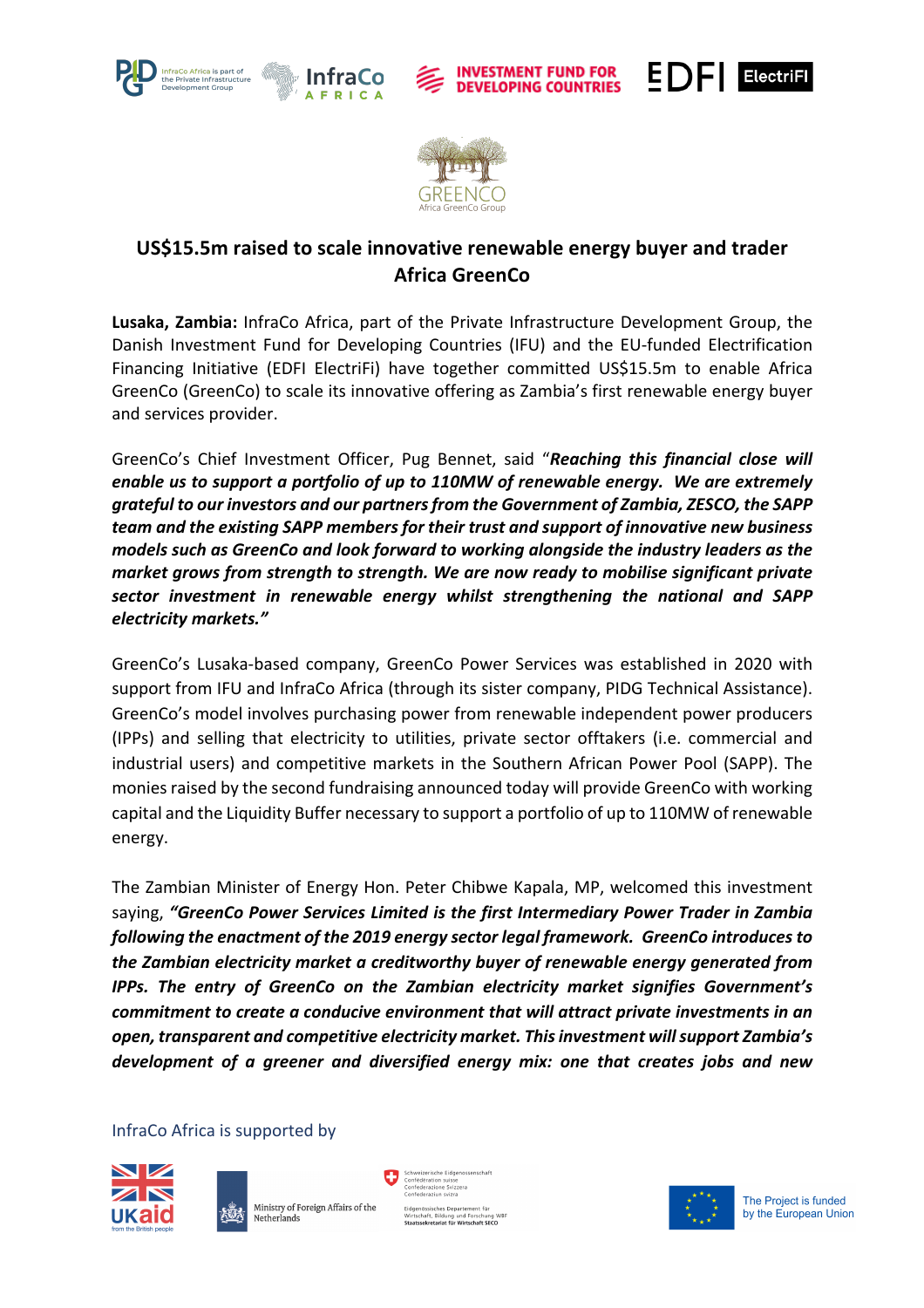









*business opportunities, whilst at the same time positioning Zambia as the region's power trading hub."*

InfraCo Africa's Chief Investment Officer, Claire Jarratt said, *"PIDG and InfraCo Africa are pleased to be investing alongside IFU and EDFI ElectriFI to grow the potential of GreenCo's innovative approach. With strong support from the Government of Zambia and national utility, ZESCO, GreenCo aims to both increase the attractiveness of Zambia's renewable energy sector to private investors and to complement wider efforts to incorporate more clean energy into the country's energy mix by reducing reliance on sovereign financial support to bring that new generation capacity online."*

In its first 12 months of operation, GreenCo has been accepted as the first member under the Market Participant category and the first new member of the Southern African Power Pool (SAPP) since 2018. GreenCo has awarded its first power purchase agreement tender to a 25MW pilot solar facility in Sesheke in the country's Western Province. It has also negotiated a power purchase agreement with a large hydro facility to purchase and sell the plant's excess generation.

*"GreenCo is an innovative business that has the potential to increase private investments in renewable energy by acting as a creditworthy intermediary between private producers of renewable energy and offtakers. To invest in this kind of business is in line with our strategy to support the green transition in developing countries and improve access to electricity. Therefore, we are pleased to follow up on our 2020 investment in Africa GreenCo and join efforts with the company as well as our co-investors InfraCo Africa and EDFI ElectriFI,"* said Otto Vinther Christensen, Vice President at IFU.

"*EDFI ElectriFI is delighted to join forces with IFU and InfraCo Africa to support GreenCo in the realisation of its initial portfolio of PPA with renewable IPPs. This catalytic investment is made through our Country Window dedicated to Zambia and will enable the emergence of a creditworthy private offtaker, allowing for the deployment of additional renewable generation capacity in the country. The support of the Government of Zambia has been key to the development of this unique initiative,*" explained Quentin De Hoe, ElectriFI Senior Investment Officer at EDFI Management Company.

Alongside conventional renewable energy IPPs, GreenCo offers a complementary approach to scaling up renewable energy investment in Zambia, helping to mitigate climate change impacts, improve security of electricity supply and increase efficiency in the country's power sector. As members of the SAPP and with access to additional funding, the company is well

## InfraCo Africa is supported by



Ministry of Foreign Affairs of the Netherlands

ssisches Departement für<br>ift, Bildung und Forschung WBF<br>**kretariat für Wirtschaft SECO** 



The Project is funded by the European Union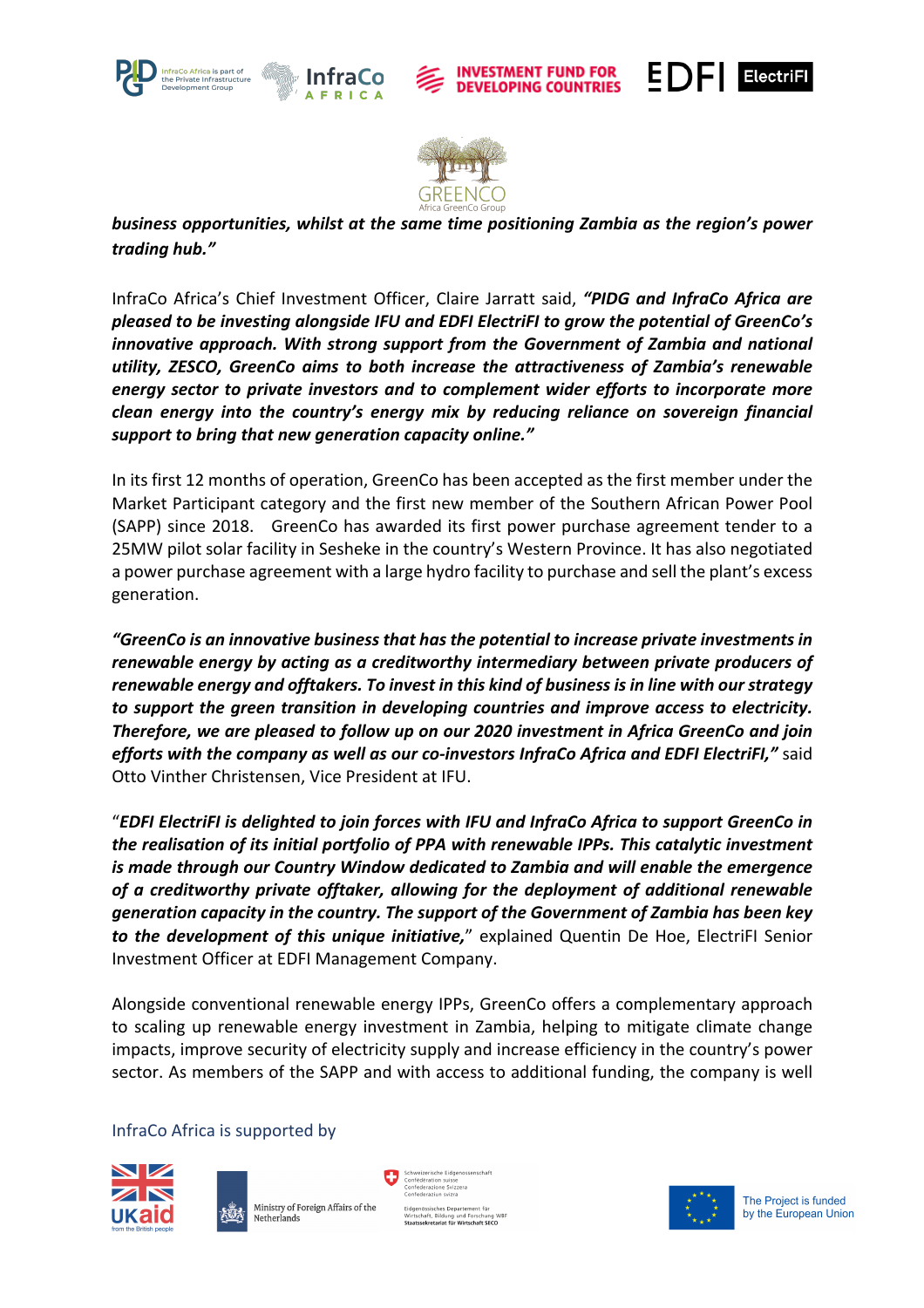



#### **INVESTMENT FUND FOR DEVELOPING COUNTRIES**





positioned to demonstrate the potential of its model to transform the region's wider renewable energy landscape.

### **Notes to Editors:**

- ZESCO is a state-owned power company and is Zambia's largest power company, producing 80% of the country's electricity.<sup>i</sup>
- GreenCo's innovative business model was incubated with grant funding and strategic input from The Rockefeller Foundation, Convergence Finance and P4G. GreenCo also benefits from the support of SADC PPDF via the Development Bank of Southern Africa and USAID's Power Africa, of which Africa GreenCo is a private sector partner.
- More information about the project can be found here: https://infracoafrica.com/project/africagreenco/

**Africa GreenCo Group** Africa GreenCo aims to increase private sector investment in energy generation in sub-Saharan Africa by mitigating the credit risks associated with the current lack of creditworthy offtakers. Current weak financial position of utilities and the limited choice of alternative buyers in case of utility default deters private capital. An intermediary aggregator between buyers and sellers can help attract sustainable investments in the power sector on the strength of a multi-buyer model. Its role as a financially sustainable intermediary offtaker and power trading company can also stimulate regional electricity trading and facilitate more efficient use of available and new resources by optimizing them on a regional basis. Through its activities, Africa GreenCo will increase the supply of, and demand for, finance for energy projects, and mobilise private sector capital more quickly towards critical and transformative capacity additions, reducing pressure on utilities as well as financial liabilities for sovereign investments. To find our more visit: https://africagreenco.com/

**The Private Infrastructure Development Group (PIDG)** is an innovative infrastructure project developer and investor which mobilises private investment in sustainable and inclusive infrastructure in sub-Saharan Africa and south and south-east Asia. PIDG investments promote socio-economic development within a just transition to net zero emissions, combat poverty and contribute to the Sustainable Development Goals (SDGs). PIDG delivers its ambition in line with its values of opportunity, accountability, safety, integrity and impact. Since 2002, PIDG has supported 171 infrastructure projects to financial close which provided an estimated 217 million people with access to new or improved infrastructure. PIDG is funded by the governments of the United Kingdom, the Netherlands, Switzerland, Australia, Sweden, Germany and the IFC www.pidg.org

**InfraCo Africa:** InfraCo Africa is part of the Private Infrastructure Development Group (PIDG) and seeks to alleviate poverty by mobilising investment into sub-Saharan infrastructure projects. It does this by investing directly into early-stage projects or by funding experienced teams to provide project development leadership. Through its investments arm, InfraCo Africa can also provide equity to close a financing gap and start construction or fund innovative solutions that need support to scale-up, to pilot new products or enter new markets. InfraCo Africa is funded by the governments of the United Kingdom (through FCDO), the Netherlands (through DGIS) and Switzerland (through SECO). To find out more visit: www.infracoafrica.com

**Investment Fund for Developing Countries (IFU):** IFU – the Investment Fund for Developing Countries is a Danish impact investor contributing to green, just and inclusive societies as well as supporting the Sustainable Development Goals. We provide risk capital to companies operating in developing countries across Africa, Asia, Latin America and parts of Europe. Investments are made on commercial terms in the form of equity, loans and guarantees. IFU has co-invested in over 1,300 companies in more than 100 developing countries and emerging

## InfraCo Africa is supported by









The Project is funded by the European Union